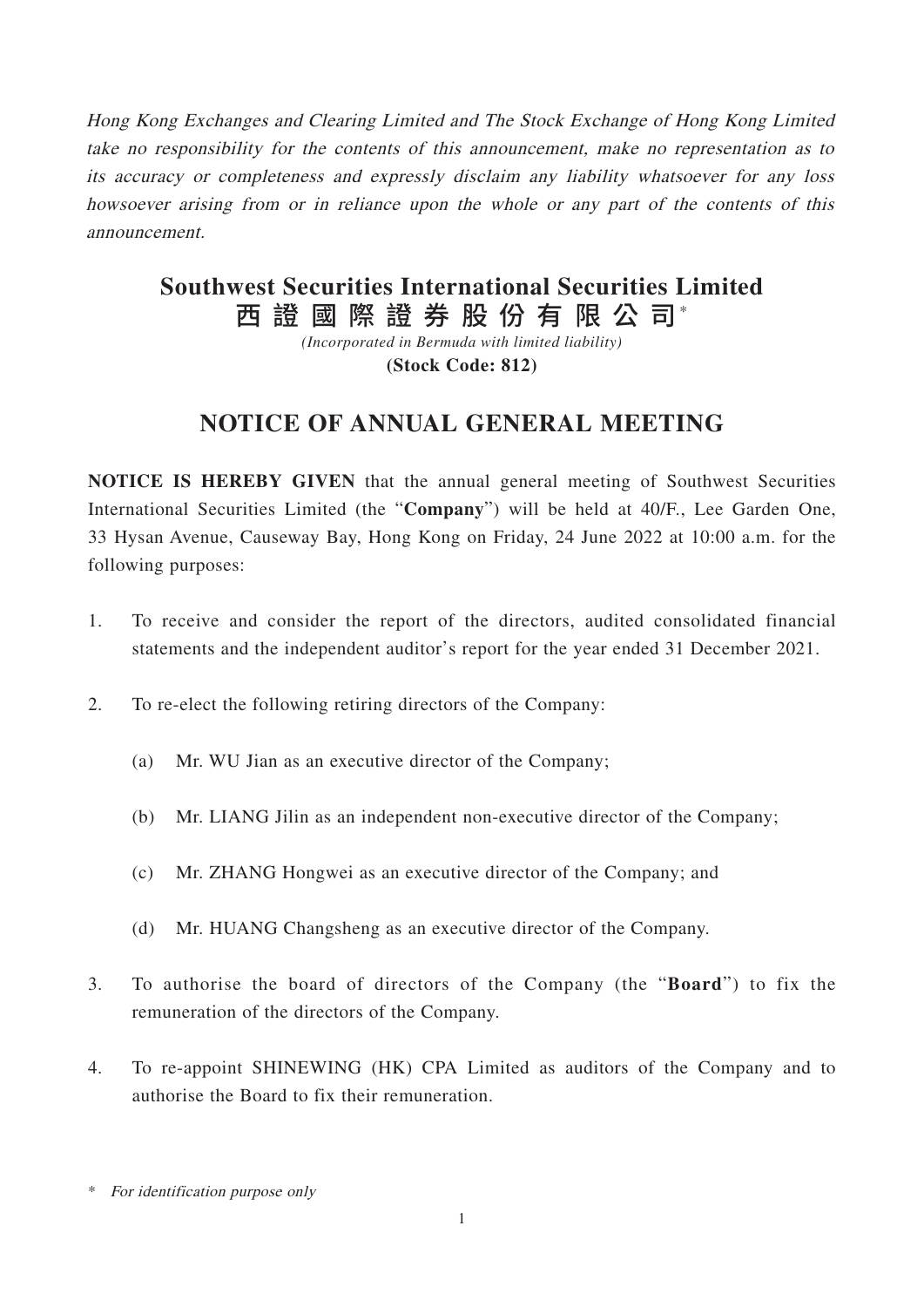By way of special business, to consider and, if thought fit, to pass each of the following resolutions, with or without modification, as ordinary resolutions:

5. To consider and, if thought fit, pass the following resolution as an ordinary resolution of the Company:

### "**THAT**:

- (a) subject to paragraph (c) below, the exercise by the directors of the Company during the Relevant Period of all the powers of the Company to allot, issue and deal with the unissued ordinary shares of HK\$0.10 each in the share capital of the Company (the "**Shares**" and each a "**Share**") and to make or grant offers, agreements, options and rights of exchange or conversion which might require the exercise of such powers be and is hereby generally and unconditionally approved;
- (b) the approval in paragraph (a) shall be in addition to any other authorisation given to the directors of the Company and shall authorise the directors of the Company during the Relevant Period to make or grant offers, agreements, options and rights of exchange or conversion which might require the exercise of such powers after the end of the Relevant Period;
- (c) the total number of Shares allotted and issued or agreed conditionally or unconditionally to be allotted and issued (whether pursuant to an option or otherwise) by the directors of the Company pursuant to the approval granted in paragraph (a), otherwise than pursuant to (i) a Rights Issue (as defined below), or (ii) the exercise of any options granted under the share option scheme(s) of the Company approved by The Stock Exchange of Hong Kong Limited, or (iii) any scrip dividend or similar arrangement providing for the allotment of shares in lieu of the whole or part of a dividend on shares of the Company in accordance with the Bye-laws of the Company; or (iv) any issue of Shares upon the exercise of rights of subscription or conversion under the terms of any warrants of the Company or any securities which are convertible into Shares, shall not exceed 20% of the total number of issued Shares of the Company as at the date of passing this resolution, and the authority pursuant to paragraph (a) of this resolution shall be limited accordingly; and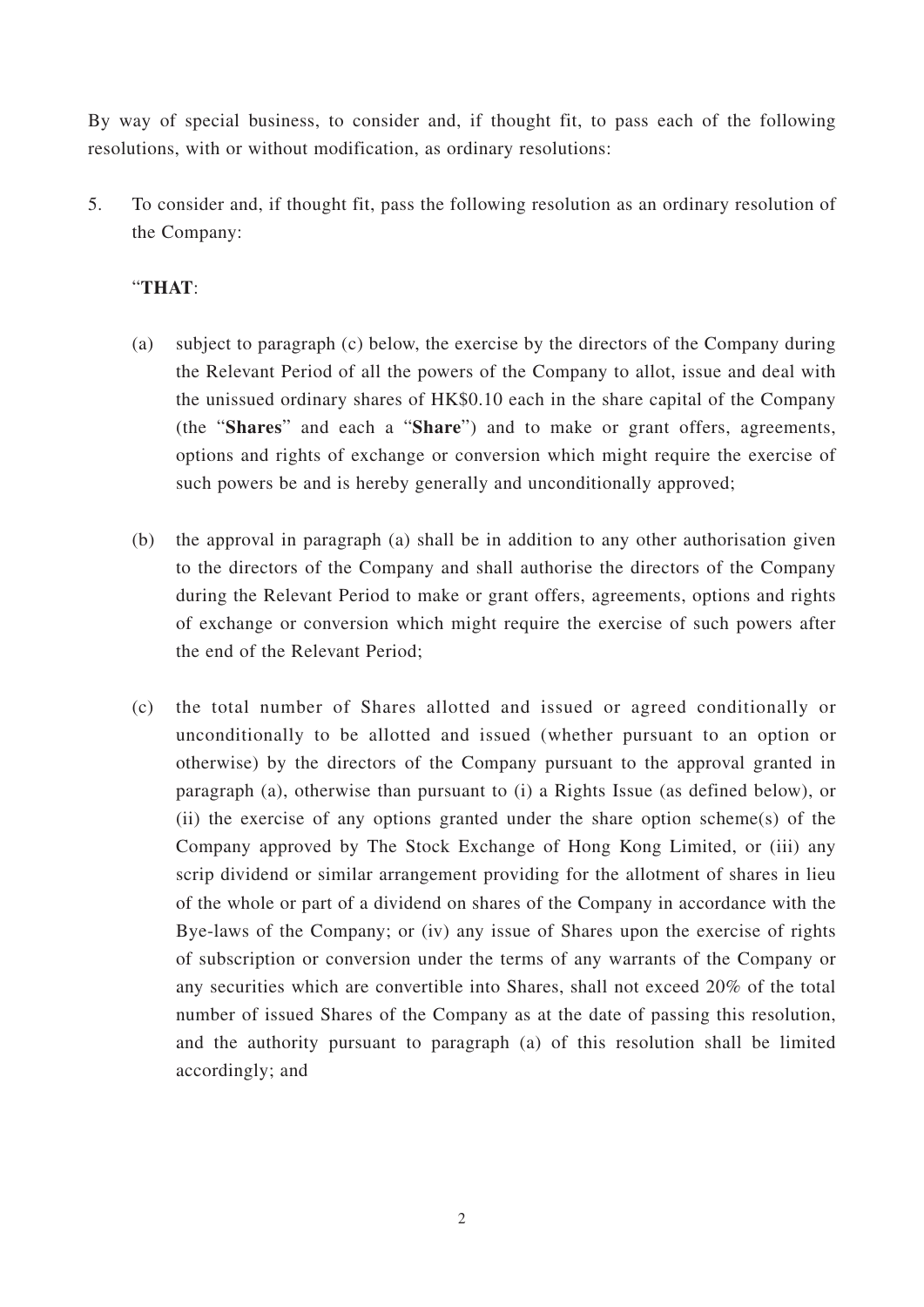(d) for the purposes of this resolution:

"**Relevant Period**" means the period from the passing of this resolution until whichever is the earliest of:

- (i) the conclusion of the next annual general meeting of the Company;
- (ii) the expiration of the period within which the next annual general meeting of the Company is required by any applicable laws of Bermuda or the Company's Bye-laws to be held; or
- (iii) the date upon which the authority set out in this resolution is revoked or varied by way of an ordinary resolution of the Company in general meeting; and

"**Rights Issue**" means an offer of Shares, or offer or issue of warrants, options or other securities giving rights to subscribe for Shares, open for a period fixed by the directors of the Company to holders of Shares on the Company's register of members on a fixed record date in proportion to their then holdings of Shares (subject to such exclusions or other arrangements as the directors of the Company may deem necessary or expedient in relation to fractional entitlements or having regard to any restrictions or obligations under the laws of, or the requirements of, or the expense or delay which may be involved in determining the existence or extent of any restrictions or obligations under the laws of, or the requirements of any relevant jurisdiction, or the requirements of any recognized regulatory body or any stock exchange, in any territory outside Hong Kong)."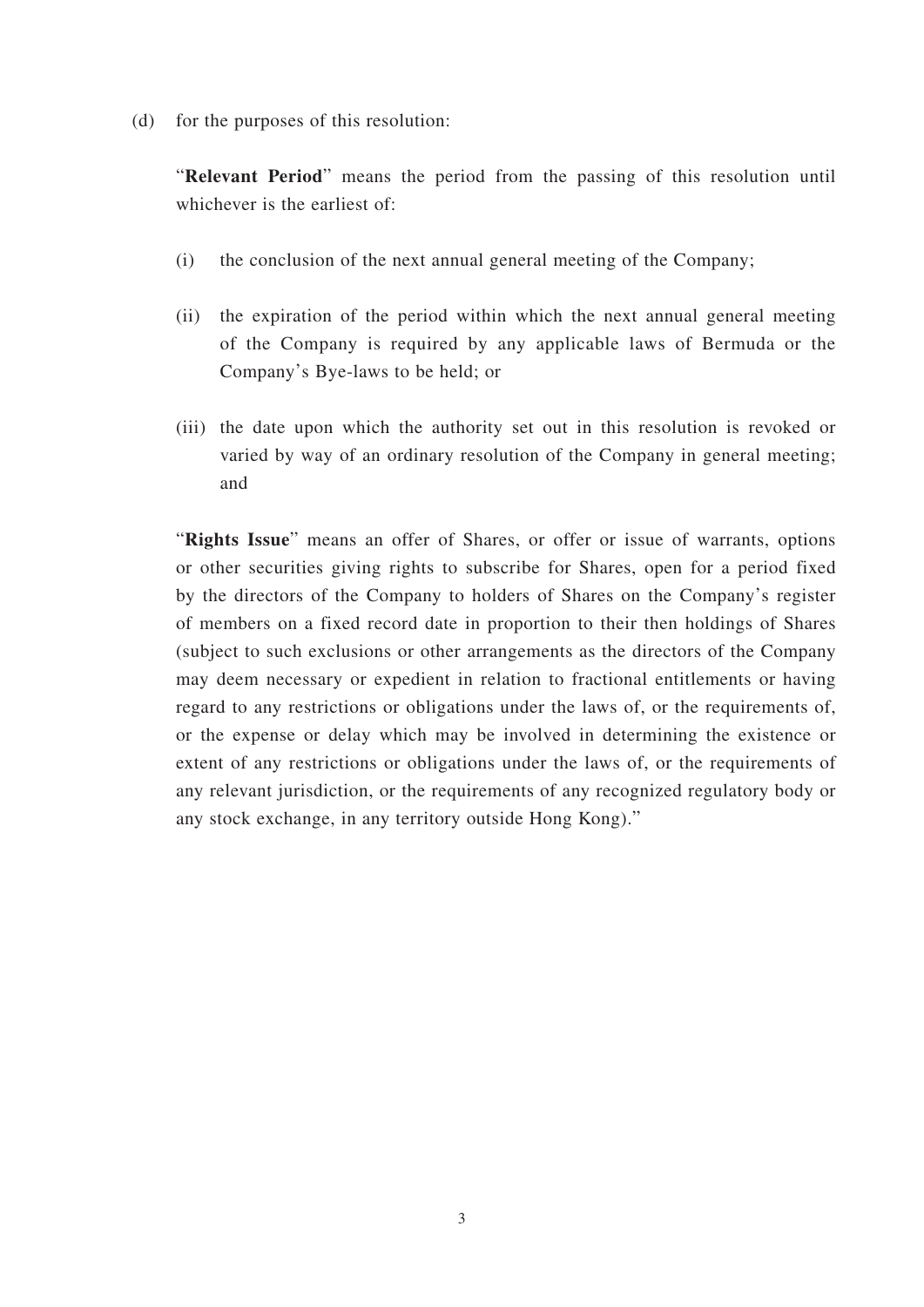6. To consider and, if thought fit, pass the following resolution as an ordinary resolution of the Company:

#### "**THAT**:

- (a) subject to paragraph (c) below, the exercise by the directors of the Company during the Relevant Period of all the powers of the Company to repurchase issued ordinary shares of HK\$0.10 each in the capital of the Company (the "**Shares**" and each a "**Share**") subject to and in accordance with all applicable laws and the rules requirements (as amended from time to time) of The Stock Exchange of Hong Kong Limited and the Securities and Futures Commission of Hong Kong be and is hereby generally and unconditionally approved;
- (b) the approval in paragraph (a) shall be in addition to any other authorisation given to the directors of the Company and shall authorise the directors on behalf of the Company during the Relevant Period to procure the Company to purchase its shares at a price determined by the directors;
- (c) the aggregate nominal amount of the shares of the Company which is authorised to be repurchased by the Company pursuant to the approval in paragraph (a) shall not exceed 366,183,061 Shares, representing 10% of the total number of issued Shares of the Company as at the date of passing this resolution, and the authority pursuant to paragraph (a) of this resolution shall be limited accordingly; and
- (d) for the purposes of this resolution:

"**Relevant Period**" means the period from the passing of this resolution until whichever is the earliest of:

- (i) the conclusion of the next annual general meeting of the Company;
- (ii) the expiration of the period within which the next annual general meeting of the Company is required by any applicable laws of Bermuda or the Company's Bye-laws to be held; or
- (iii) the date upon which the authority set out in this resolution is revoked or varied by way of an ordinary resolution of the shareholders of the Company in general meeting."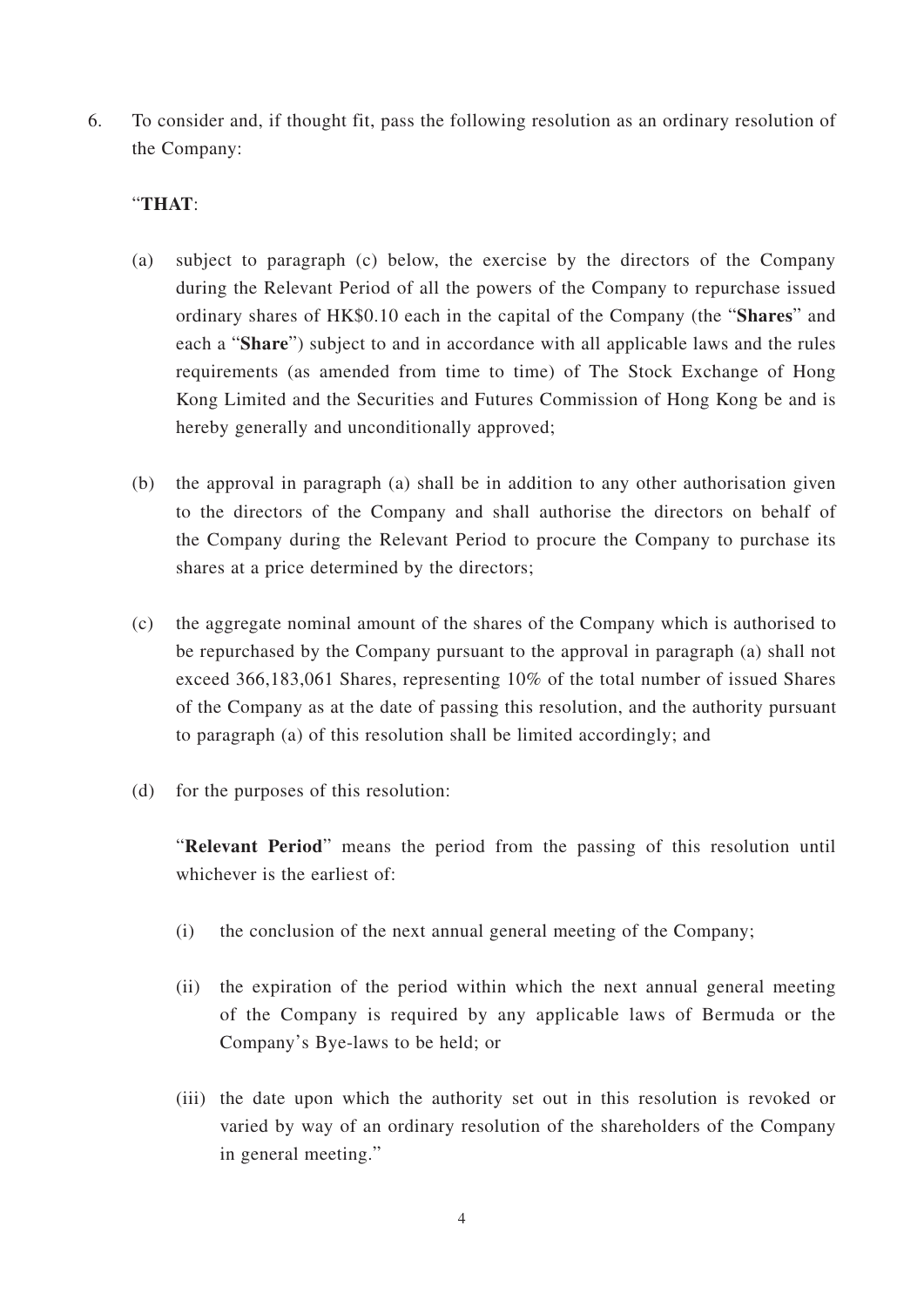7. To consider and, if thought fit, pass the following resolution as an ordinary resolution of the Company:

"**THAT** conditional upon the passing of resolutions nos. 5 and 6 as set out in the notice convening the meeting of which these resolutions form part, the general mandate granted to the directors of the Company pursuant to resolution no. 5 as set out in the notice convening the meeting of which this resolution forms part be and is hereby extended by the addition thereto of such number of Shares representing the total number of Shares of the Company repurchased by the Company under the authority granted pursuant to resolution no. 6 as set out in the notice convening the meeting of which this resolution forms part, provided that such number of Shares shall not exceed 10% of the total number of issued Shares of the Company as at the date of passing this resolution."

### By order of the Board **Southwest Securities International Securities Limited WU Jian** Chairman

Hong Kong, 12 May 2022

Head Office and Principal Place of Business in Hong Kong: 40/F., Lee Garden One 33 Hysan Avenue Causeway Bay Hong Kong

As at the date of this notice, the executive directors of the Company are Mr. Wu Jian (Chairman), Mr. Zhang Hongwei and Mr. Huang Changsheng; and the independent non-executive directors of the Company are Mr. Meng Gaoyuan, Dr. Guan Wenwei and Mr. Liang Jilin.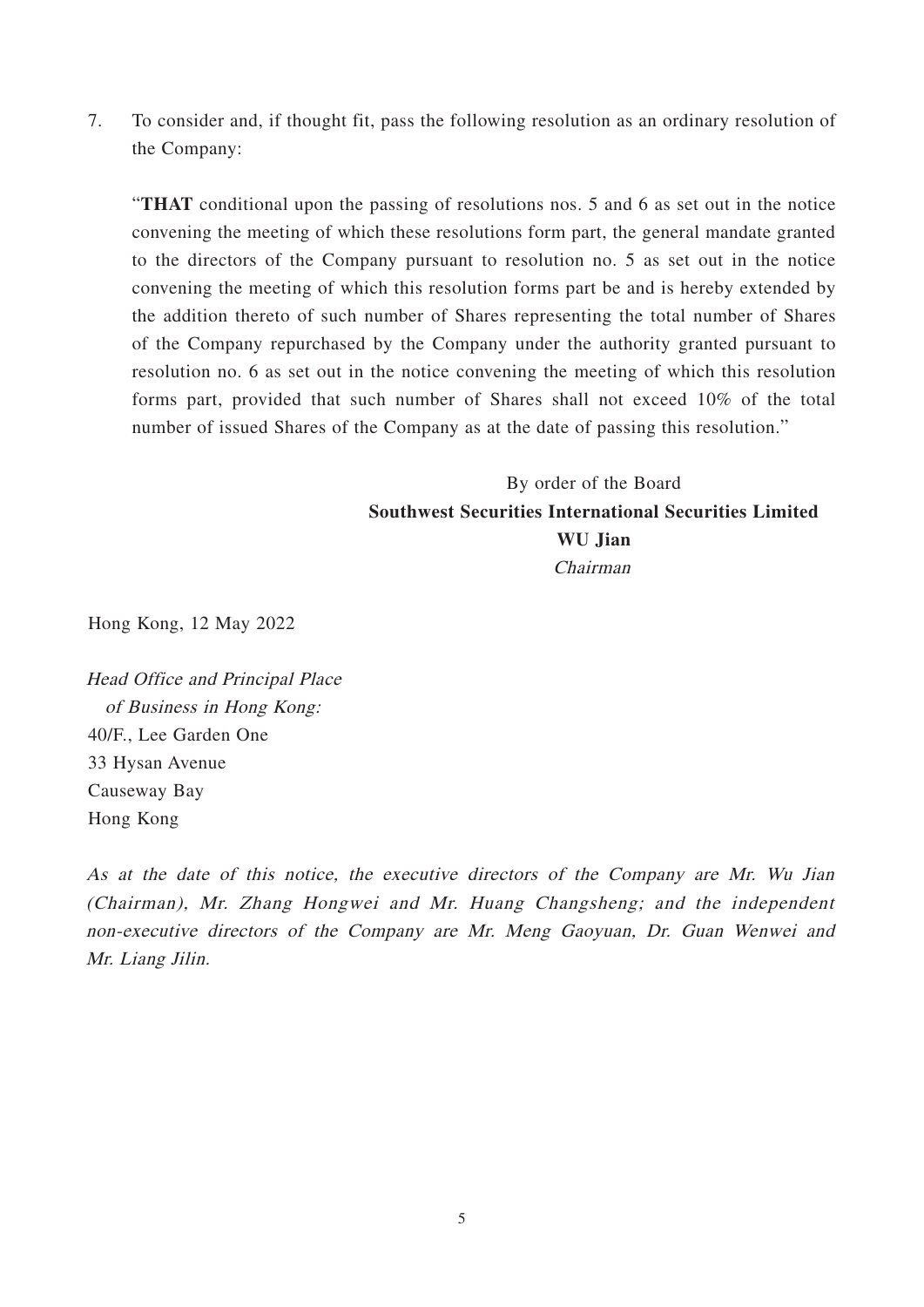#### Notes:

- 1. A proxy form for use at the meeting is enclosed.
- 2. Any Shareholder entitled to attend and vote at the meeting of the Company shall be entitled to appoint one or more proxies to attend and vote instead of him. In the interest of all stakeholders' health and safety and consistent with recent COVID-19 guidelines for prevention and control, the Company reminds all Shareholders that physical attendance in person at the meeting is not necessary for the purpose of exercising voting rights. As an alternative, by using proxy forms with voting instructions inserted, Shareholders may appoint the Chairman of the meeting as their proxy to vote on the relevant resolution(s) at the meeting instead of attending the meeting in person.
- 3. The instrument appointing a proxy shall be in writing under the hand of the appointor or of his attorney duly authorized in writing or, if the appointor is a corporation, either under its seal or under the hand of an officer, attorney or other person authorized to sign the same.
- 4. To be valid, the form of proxy together with the power of attorney or other authority (if any) under which it is signed, or a certified copy of such power or authority, shall be deposited at the Company's Hong Kong branch share registrar in Hong Kong, Computershare Hong Kong Investor Services Limited, at 17M/F, Hopewell Centre, 183 Queen's Road East, Wanchai, Hong Kong not less than 48 hours before the time appointed for holding the meeting or adjourned meeting. Completion and return of the form of proxy will not preclude a member from attending the meeting and voting in person. In such event, the form of proxy will be deemed to have been revoked.
- 5. A proxy needs not be a Shareholder. A Shareholder may appoint a proxy in respect of part of his holding of Shares in the Company.
- 6. The transfer books and register of members will be closed from Tuesday, 21 June 2022 to Friday, 24 June 2022, both days inclusive, during which period no transfer of Shares will be effected. In order to qualify for attending the meeting, all transfers accompanied by the relevant share certificates must be lodged with the Company's Hong Kong branch share registrar and transfer office, Computershare Hong Kong Investor Services Limited, at Shops 1712–1716, 17/F, Hopewell Centre, 183 Queen's Road East, Wanchai, Hong Kong not later than 4:30 p.m. on Monday, 20 June 2022.
- 7. In view of the ongoing Novel Coronavirus (COVID-19) epidemic and recent requirements for prevention and control of its spread, the Company will implement the following preventive measures at the meeting to protect attending Shareholders, staff and other stakeholders from the risk of infection:
	- (1) In view of the current legal restrictions under, among others, the Prevention and Control of Disease (Requirements and Directions) (Business and Premises) Regulation (Chapter 599F of the Laws of Hong Kong) and the Prevention and Control of Disease (Prohibition on Group Gathering) Regulation (Chapter 599G of the Laws of Hong Kong), the number of persons to be allowed to physically attend the AGM will be limited. Accordingly, Shareholders and/or their proxies will be admitted to the AGM venue on a "first-come-first-served" basis;